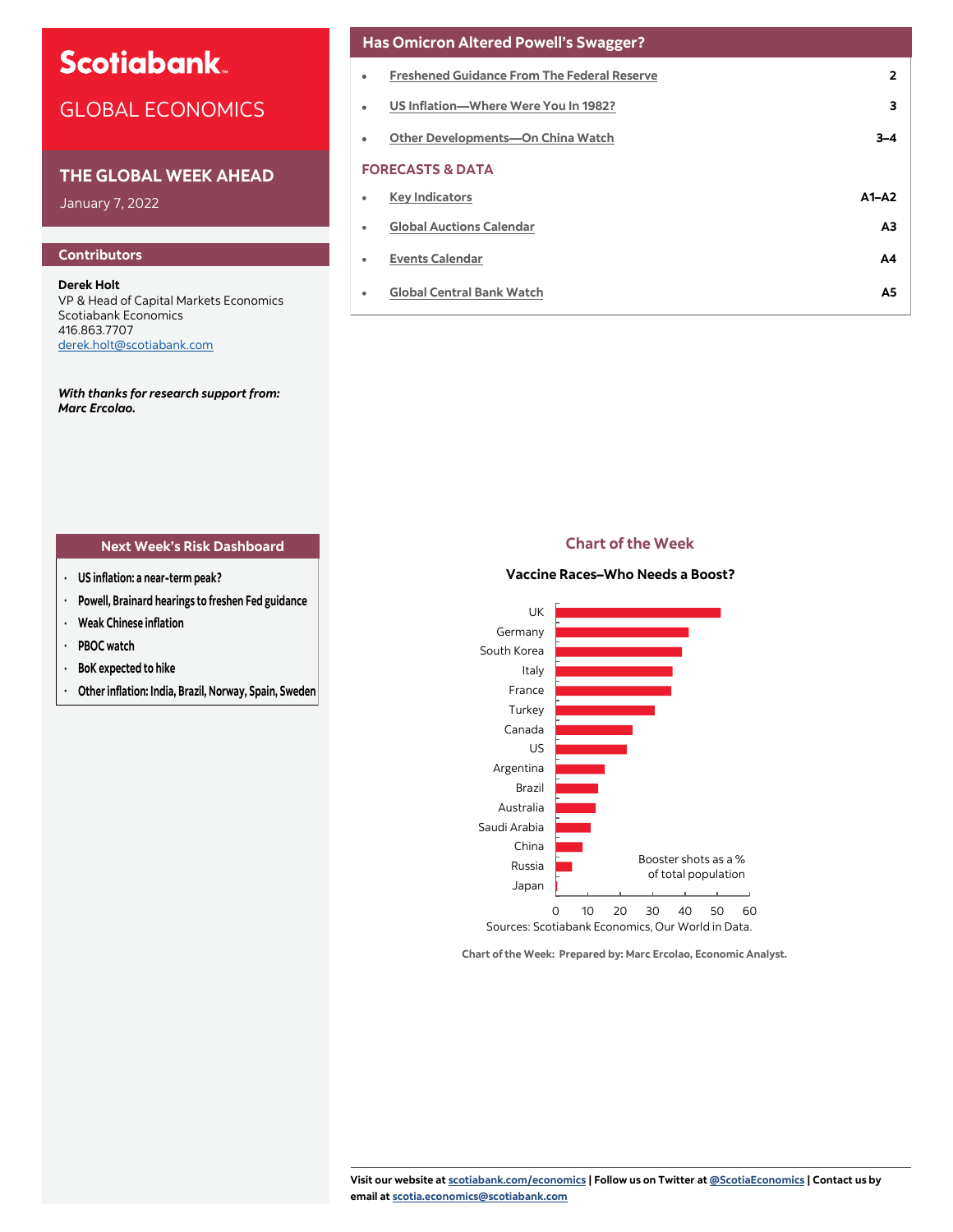# <span id="page-1-0"></span>**Has Omicron Altered Powell's Swagger?**

# **FRESHENED GUIDANCE FROM THE FEDERAL RESERVE**

Markets will be on close watch for fresh indications of whether key Federal Reserve officials are leaning toward lift-off as soon as the March FOMC meeting, updated perspectives on reinvestment plans, and how new information since the last meeting (recapped **[here](https://www.scotiabank.com/ca/en/about/economics/economics-publications/post.other-publications.economic-indicators.scotia-flash.-december-15--2021--2.html)**) may have affected current thinking around the outlook for the economy and the Fed's dual mandate objectives.

Federal Reserve Chair Powell's confirmation hearing will be held on Tuesday at 10amET before the Senate Banking Committee. There is high potential for fresh policy guidance being delivered during his testimony that will start with brief written remarks and then plunge into grilling on the full range of issues including monetary policy, diversity at the Fed, and more politicized angles. You can watch it live **[here](https://www.banking.senate.gov/hearings/01/04/2022/nomination-hearing)**. In terms of content, anything is fair game which was also the case at Powell's confirmation hearing on November 28<sup>th</sup> 2017 when he was nominated to his first term as Chair. During that testimony, for instance, Powell strengthened the odds of a hike at the December meeting, though the Fed was already in the midst of a tightening campaign.

Governor Brainard's confirmation hearing before the Senate Banking Committee will be held two days later at the same time and may be a bumpier ride than what is expected to be given by way of bipartisan support for Powell. Brainard will be grilled on the same issues as Powell but a wedge issue between Brainard and Powell could emerge in the form of slightly different stances toward deregulation to date and future potential policy measures that could be of relevance to policy matters affecting the financial system such as capital and liquidity management. For whatever it's worth (perhaps not much!) the PredictIt crowd places high odds on a squeaker of an outcome (or failure) when Brainard's nomination subsequently goes to a vote before the full Senate (chart 1).

A key issue is the extent to which developments since the FOMC meeting on December 14<sup>th</sup> – 15<sup>th</sup> may have affected their thinking. On that note:

The Fed's preferred PCE inflation readings increased to 5.7% y/y (headline) and 4.7% y/y in terms of core with the latter exceeding expectations. The next CPI estimates arrive on Wednesday and hence after Powell's testimony but before Brainard's.

Wage growth was strong in December and the unemployment rate fell back to its lowest since before the pandemic (recap **[here](https://www.scotiabank.com/content/dam/scotiabank/sub-brands/scotiabank-economics/english/documents/scotia-flash/scotiaflash20220107.pdf)**). Watch for further strengthening of remarks around how close the Fed thinks it is to maximum employment.

Most of the macro readings since the December meeting are nevertheless lacking freshness given the speed at which omicron cases have been piling up. There have been about 8½ million new cases of COVID-19 reported since the December FOMC meeting concluded. Since this is very likely an underestimation of the actual number and because omicron is thought to result in generally milder outcomes for most people, we also need to look at hospitalizations and deaths. Chart 2 shows the changes in both; hospitalizations are rapidly moving toward the prior pandemic peak. I would expect Powell to be careful and somewhat circumspect in his remarks, but to err on the side of medium-term optimism in terms of how the US emerges from this wave.

Other Fed speakers will include a heavy line-up of regional Presidents (Barkin, Bostic, Bullard, Evans, George, Mester, Williams). It's unclear whether to expect nominations for three remaining vacancies including Vice Chair of regs and two Governors despite guidance that announcements will "soon" be made; the Biden Administration is likely to have enough on its hands watching how the hearings go and the tone of support.

**Chart 1**





Sources: Scotiabank Economics, PredictIt.

## **Chart 2**

350

450

# 400 Deaths, 7dma (RHS) per million per million

**US: Hospitalizations vs Deaths**



Sources: Scotiabank Economics, Our World in Data.

10 12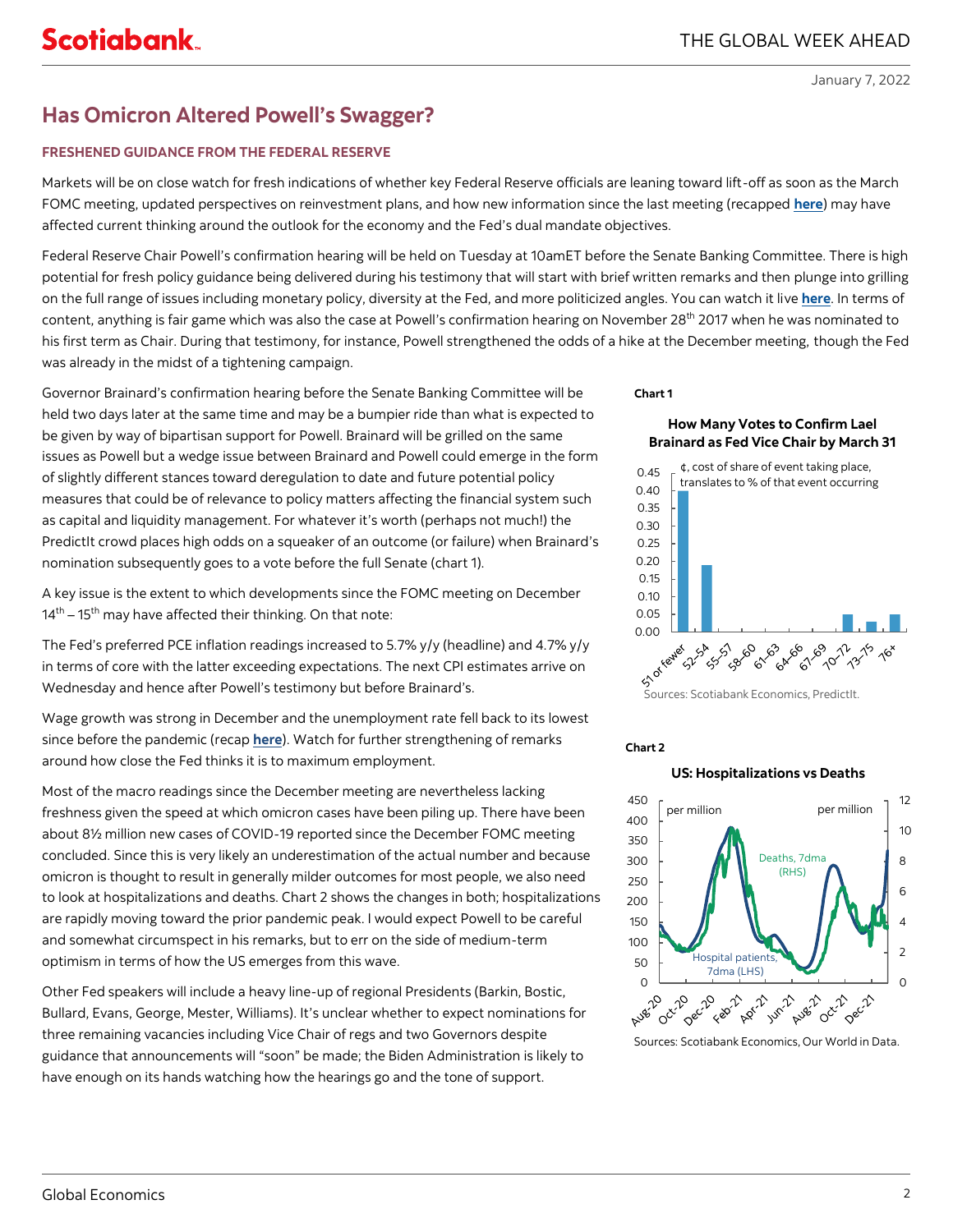## <span id="page-2-0"></span>**US INFLATION—WHERE WERE YOU IN 1982?**

US CPI for December lands on Wednesday at 8:30amET. It therefore arrives after Chair Powell's confirmation hearing on Tuesday, but before Governor Brainard's on Thursday. Powell's army of Fed economists will give him a pretty good idea of what to expect and Brainard will have the numbers in hand that are expected to continue to run rather hot and provoke additional grilling.

My estimate is for headline CPI inflation to be up by 0.5% m/m SA and 7.2% y/y (from 6.8% prior) with core CPI up by 0.4% m/m and 5.3% y/y (from 4.9% prior). The last time that headline inflation crossed 7% was in June 1982. I readily admit that my interests at the time had little to do with CPI!

The readings might, however, give us a stale perspective on near-term inflation risk. The general pattern to date has been such that when COVID-19 cases are rising, inflation tends to ebb, and vice versa as shown in chart 3. Since cases are exploding now, this rough relationship could give rise to significant nearer-term downside pressure on inflation while pushing forward a renewed surge when cases eventually subside. A challenge to this relationship, however, is that the supply side is tighter and the US economy has closed spare capacity.

In terms of drivers for the December reading, one source of uncertainty is that there will be two forms of methodological updates in this release and the next one. CPI spending weights will be updated and based on consumer expenditure data from 2019–2020 instead of 2017–18. Current weights are shown in chart 4 for the biggest items, but a fuller breakdown is available **[here](https://www.bls.gov/news.release/cpi.t02.htm#cpipress2.f.1)**. This is likely to dampen contributions from high-contact services and raise relative contributions from categories like housing and several categories of goods. Unlike Canada that updated CPI weights this past summer based on 2020 spending, the BLS is using spending patterns from both 2019 and 2020 and hence is mixing pre-pandemic and a part of pandemic-era patterns. The next month's release for January CPI will then involve updating seasonal adjustment factors for price movements in 2021 with potential revisions stretching back over the past five years.

Year-ago base effects could push inflation a touch lower if nothing else were to change. December is usually a light month for seasonal price pressures. Gasoline prices fell in seasonally unadjusted terms, but seasonal adjustments are likely to result in a mild positive contribution to the overall month-over-month change in CPI. Natural gas prices fell sharply from late November through December and even at a modest weight on utility gas service of 0.82% this should be a significant drag effect on headline CPI of around -0.1 –0.2% m/m (chart 5). New vehicle prices were up by about 3–4% which at a 3.9% weight should add 0.1–0.2% to overall CPI as another rise in used vehicle prices should add up to 0.1% to CPI. Watch for greater housing contributions through owners' equivalent rent. As usual, the dominant swing factor is focused upon estimating idiosyncratic and pandemicrelated effects.

# **OTHER DEVELOPMENTS—ON CHINA WATCH**

The rest of the week's global line-up of calendar-based risks will be relatively light. That probably means that beyond Fed communications and US inflation, global markets will be more sensitive toward off-calendar risk such as monitoring omicron developments and perhaps geopolitical factors.

Other US developments will focus upon a handful of releases. Retail sales face downside risk (-0.1% m/m) because we know that vehicle sales volumes fell last month with a partial





### **Chart 4**

**Chart 3**





### **Chart 5**

# **Natural Gas vs Utility Piped Gas Service CPI**



Sources: Scotiabank Economics, Bloomberg.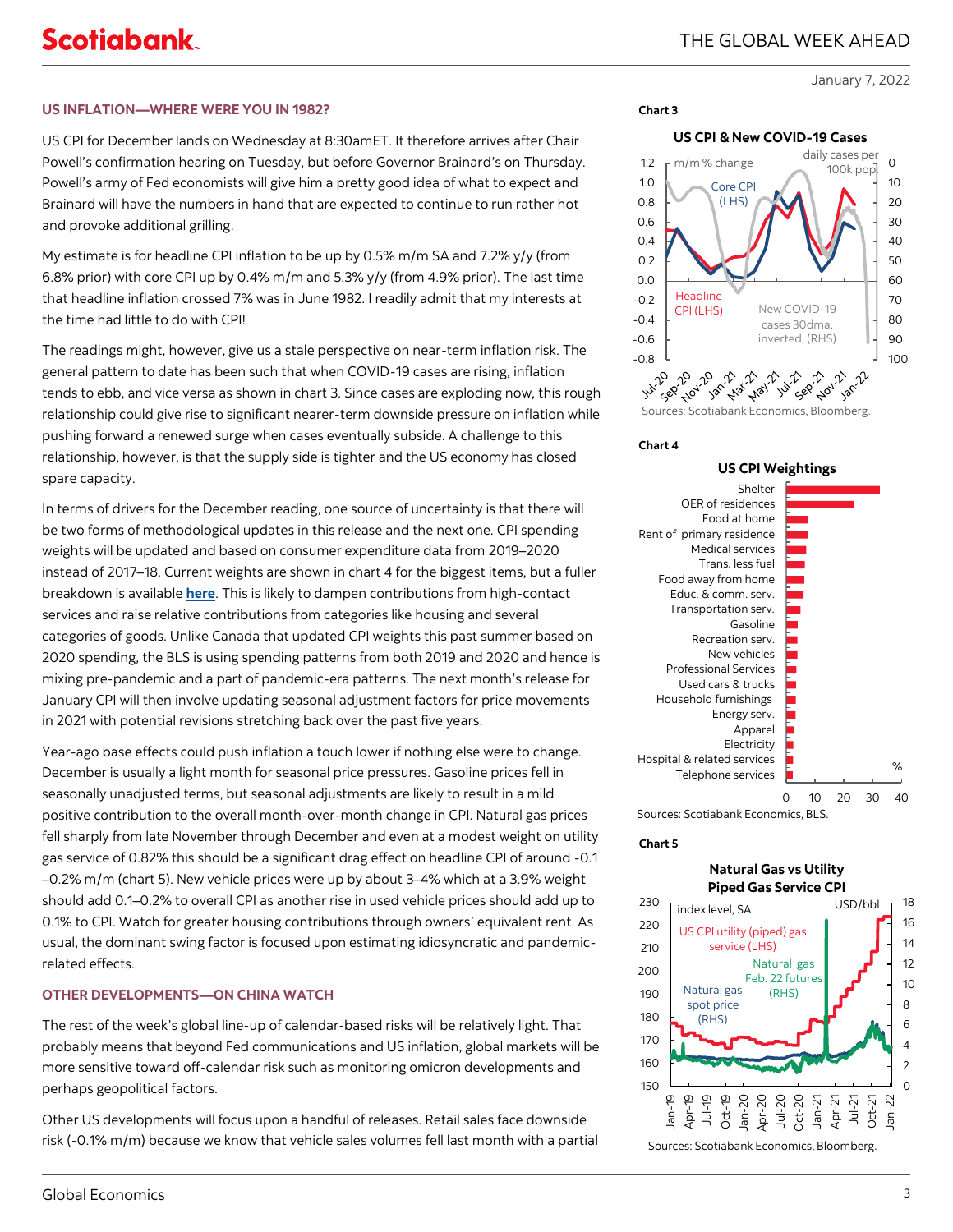# THE GLOBAL WEEK AHEAD

January 7, 2022

offset from higher prices. Gasoline prices also fell and the later month decline in mobility readings could weight on gasoline volumes. The Fed's Beige Book of regional conditions (Wednesday), producer prices for December (Thursday), industrial output during December (Friday) and the University of Michigan's consumer sentiment figure (Friday) round out the line-up. If any of that matters, it might be updates to consumers' inflation expectations (chart 6).

Various countries will update inflation readings. At the top of the list outside of the US will be China's figures on Tuesday night (eastern time). Headline inflation is likely to fall back below 2% y/y and hence well beneath the 3% policy goal (chart 7), while core inflation remains stuck at just over 1% y/y. The PBOC is expected to update the one-year Medium-Term Lending Facility Rate sometime by next weekend; even though the Loan Prime Rate is the official policy tool, tweaks to other rates can signal intent and policymakers have slowly been acknowledging mounting downside risks to China's economy through a variety of channels. China might also update financing figures this week and trade figures for December arrive toward the end of the week.

Canada will be dead quiet with nothing of consequence on tap this week.

The lone central bank on the agenda will be the Bank of Korea. Consensus is almost universally expecting another quarter point hike to a 7 day repo rate of 1.25%. Inflation landed at 3.7% y/y in December for the highest reading in 10 years (chart 8). On December 16<sup>th</sup>, Governor Lee Ju-yeol indicated that another rate hike was being considered in Q1 which would mean either this meeting or the one in February.

Other countries updating inflation will include Norway (Monday), Brazil (Tuesday), India (Wednesday), Argentina (Thursday) and Sweden (Friday).

The UK will consider modest and stale updates including industrial output, services activity and trade—all for November pre-omicron.



Sources: Scotiabank Economics, Bloomberg.





# **Bank of Korea Expected to Hike**

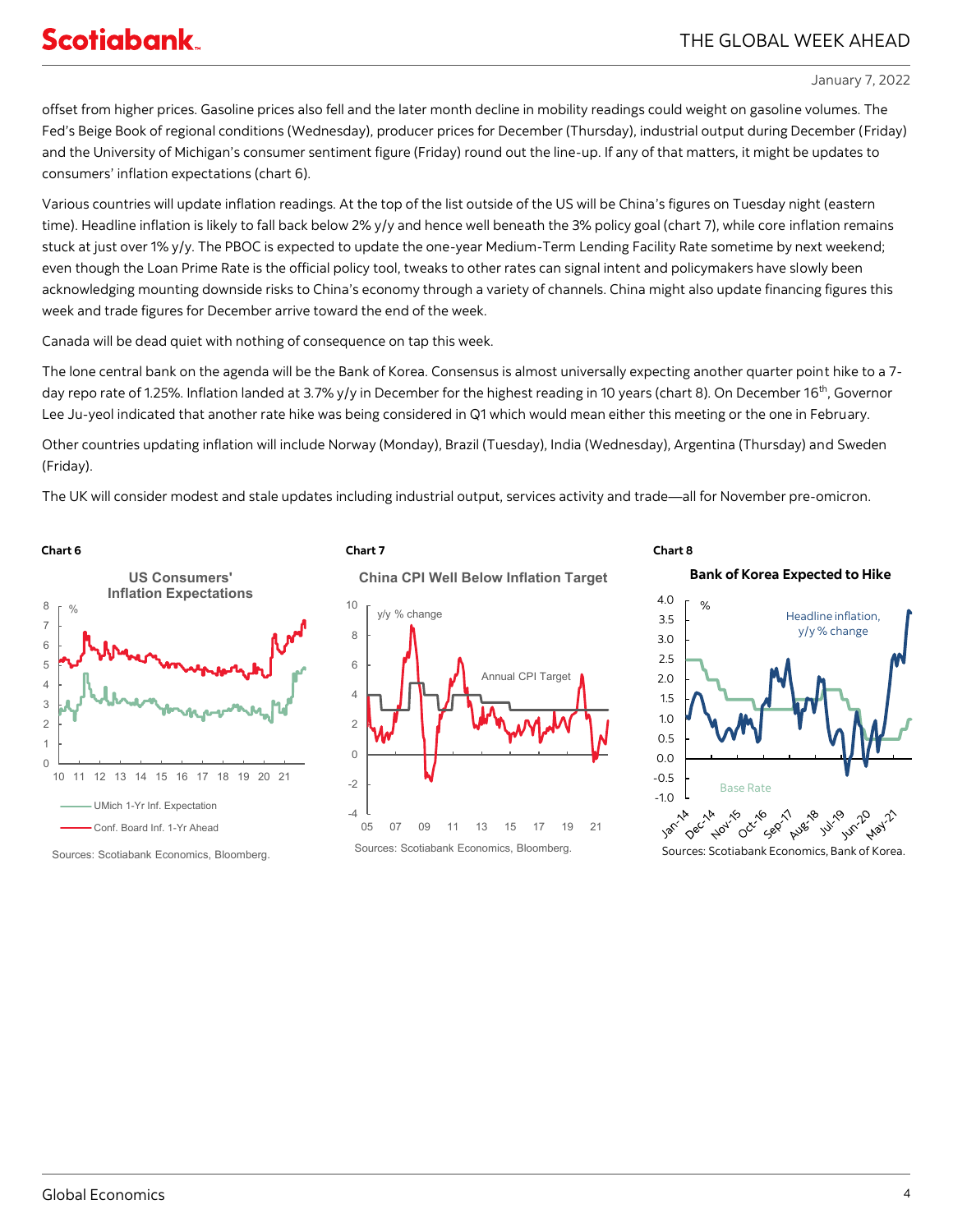# **NORTH AMERICA**

<span id="page-4-0"></span>

| <b>NORTH AMERICA</b><br>Country<br>Indicator<br>Period<br><b>BNS</b><br><b>Consensus</b><br><b>Date</b><br>Time<br>01/10<br>10:00<br>Wholesale Inventories (m/m)<br>Nov F<br>1.2<br>1.2<br>US<br>$\sim$ $\sim$<br>МX<br>01/11<br>07:00<br>Industrial Production (m/m)<br>0.6<br>Nov<br>$\sim$ $\sim$<br>$\overline{\phantom{a}}$<br>МX<br>01/11<br>07:00<br>Industrial Production (y/y)<br>Nov<br>$\overline{\phantom{a}}$ .<br>$\overline{\phantom{a}}$ .<br>US<br>01/12<br>07:00<br>MBA Mortgage Applications (w/w)<br>Jan 7<br>$\mathord{\hspace{1pt}\text{--}\hspace{1pt}}$<br>$\sim$ $-$<br>US<br>01/12<br>0.8<br>08:30<br>CPI(m/m)<br>Dec<br>0.5<br>0.4<br>US<br>01/12<br>7.2<br>08:30<br>CPI(y/y)<br>7.1<br>6.8<br>Dec<br>US<br>278.8<br>01/12<br>08:30<br>CPI (index)<br>Dec<br>$\mathord{\hspace{1pt}\text{--}\hspace{1pt}}$<br>US<br>01/12<br>08:30<br>CPI ex. Food & Energy (m/m)<br>0.4<br>0.5<br>0.5<br>Dec<br>US<br>01/12<br>08:30<br>CPI ex. Food & Energy (y/y)<br>5.3<br>5.4<br>4.9<br>Dec<br>US<br>01/12<br>14:00<br>Treasury Budget (US\$ bn)<br>Dec<br>$\mathord{\hspace{1pt}\text{--}\hspace{1pt}}$<br>$\mathord{\hspace{1pt}\text{--}\hspace{1pt}}$<br>US<br>Initial Jobless Claims (000s)<br>01/13<br>08:30<br>215<br>205<br>Jan 8<br>US<br>01/13<br>08:30<br>Continuing Claims (000s)<br>1,780<br>1,766<br>Jan 1<br>US<br>01/13<br>08:30<br>PPI(m/m)<br>0.4<br>0.4<br>0.8<br>Dec<br>US<br>01/13<br>08:30<br>PPI ex. Food & Energy (m/m)<br>0.4<br>0.5<br>0.7<br>Dec<br>US<br>01/14<br>08:30<br>Export Prices (m/m)<br>0.4<br>1.0<br>Dec<br>$\mathbb{L}^{\perp}$<br>US<br>01/14<br>08:30<br>Import Prices (m/m)<br>0.3<br>0.7<br>Dec<br>$\mathord{\hspace{1pt}\text{--}\hspace{1pt}}$<br>US<br>01/14<br>08:30<br>Retail Sales (m/m)<br>0.0<br>0.3<br>Dec<br>-0.1<br>US<br>0.1<br>0.2<br>01/14<br>08:30<br>Retail Sales ex. Autos (m/m)<br>Dec<br>US<br>01/14<br>09:15<br>Capacity Utilization (%)<br>77.0<br>77.0<br>Dec<br>US<br>01/14<br>0.3<br>09:15<br>Industrial Production (m/m)<br>0.3<br>0.5<br>Dec<br>US<br>01/14<br>10:00<br>Business Inventories (m/m)<br>1.2<br>1.2<br>Nov<br>$\mathord{\hspace{1pt}\text{--}\hspace{1pt}}$<br>US<br>01/14<br>70.0<br>10:00<br>U. of Michigan Consumer Sentiment<br>Jan P<br>70.0<br><b>EUROPE</b><br><b>Country</b><br>Indicator<br>Period<br><u>Date</u><br><u>Time</u><br>onsensi<br><u>Latest</u><br>EC<br>01/10<br>05:00 Unemployment Rate (%)<br>Nov<br>7.3<br>$\overline{\phantom{a}}$ .<br>SP<br>01/11<br>03:00<br>Industrial Output NSA (y/y)<br>Nov<br>$-3.3$<br>$\overline{\phantom{a}}$ .<br>EC<br>01/12<br>05:00 Industrial Production (m/m)<br>1.1<br>Nov<br>$\sim$ $-$<br>EC<br>3.3<br>01/12<br>05:00 Industrial Production (y/y)<br>Nov<br>$\overline{\phantom{a}}$ .<br>IT<br>01/13<br>04:00 Industrial Production (m/m)<br>$-0.6$<br>Nov<br>$\mathord{\hspace{1pt}\text{--}\hspace{1pt}}$<br>UK<br>01/14<br>02:00<br>Index of Services (m/m)<br>0.4<br>Nov<br>$\mathord{\hspace{1pt}\text{--}\hspace{1pt}}$<br>UK<br>01/14<br>02:00 Industrial Production (m/m)<br>$-0.6$<br>Nov<br>$\sim$ $-$<br>UK<br>01/14<br>02:00<br>Manufacturing Production (m/m)<br>0.0<br>Nov<br>$\mathord{\hspace{1pt}\text{--}\hspace{1pt}}$<br>UK<br>01/14<br>02:00 Visible Trade Balance (£ mn)<br>$-13,934$<br>Nov<br>$\overline{\phantom{a}}$ .<br>Central Government Balance (€ bn)<br>$-171.6$<br><b>FR</b><br>01/14<br>02:45<br>Nov<br>$\overline{\phantom{a}}$ .<br><b>SP</b><br>01/14<br>03:00 CPI (m/m)<br>Dec F<br>1.3<br>$\sim$ $-$<br>SP<br>03:00 CPI (y/y)<br>Dec F<br>6.7<br>01/14<br><b>SP</b><br>01/14<br>03:00 CPI - EU Harmonized (m/m)<br>Dec F<br>1.2<br>$\sim$ $\sim$<br>SP<br>01/14<br>03:00 CPI - EU Harmonized (y/y)<br>Dec F<br>6.7<br>$ -$<br>GE<br>01/14<br>04:00 Real GDP NSA (y/y)<br>2021<br>$-4.6$<br>$\overline{\phantom{a}}$ .<br>GE<br>01/14<br>04:00 Budget (Maastricht) (% of GDP)<br>2021<br>$-4.3$<br>$- -$ | <b>Latest</b><br>0.7<br>277.9<br>$-191.3$<br>207<br>1,754<br>0.3<br>70.6<br>EC<br>01/14<br>05:00 Trade Balance (€ mn)<br>3.6<br>Nov<br>$- -$ |                  |  | Key Indicators for the week of January 10 - 14 |  |        |
|--------------------------------------------------------------------------------------------------------------------------------------------------------------------------------------------------------------------------------------------------------------------------------------------------------------------------------------------------------------------------------------------------------------------------------------------------------------------------------------------------------------------------------------------------------------------------------------------------------------------------------------------------------------------------------------------------------------------------------------------------------------------------------------------------------------------------------------------------------------------------------------------------------------------------------------------------------------------------------------------------------------------------------------------------------------------------------------------------------------------------------------------------------------------------------------------------------------------------------------------------------------------------------------------------------------------------------------------------------------------------------------------------------------------------------------------------------------------------------------------------------------------------------------------------------------------------------------------------------------------------------------------------------------------------------------------------------------------------------------------------------------------------------------------------------------------------------------------------------------------------------------------------------------------------------------------------------------------------------------------------------------------------------------------------------------------------------------------------------------------------------------------------------------------------------------------------------------------------------------------------------------------------------------------------------------------------------------------------------------------------------------------------------------------------------------------------------------------------------------------------------------------------------------------------------------------------------------------------------------------------------------------------------------------------------------------------------------------------------------------------------------------------------------------------------------------------------------------------------------------------------------------------------------------------------------------------------------------------------------------------------------------------------------------------------------------------------------------------------------------------------------------------------------------------------------------------------------------------------------------------------------------------------------------------------------------------------------------------------------------------------------------------------------------------------------------------------------------------------------------------------------------------------------------------------------------------------------------------------------------------------------------------------------------------------------------------------------------------------------------------------------------------------------------------------------------------------------------------------------------------------------------------------------------|----------------------------------------------------------------------------------------------------------------------------------------------|------------------|--|------------------------------------------------|--|--------|
|                                                                                                                                                                                                                                                                                                                                                                                                                                                                                                                                                                                                                                                                                                                                                                                                                                                                                                                                                                                                                                                                                                                                                                                                                                                                                                                                                                                                                                                                                                                                                                                                                                                                                                                                                                                                                                                                                                                                                                                                                                                                                                                                                                                                                                                                                                                                                                                                                                                                                                                                                                                                                                                                                                                                                                                                                                                                                                                                                                                                                                                                                                                                                                                                                                                                                                                                                                                                                                                                                                                                                                                                                                                                                                                                                                                                                                                                                                                    |                                                                                                                                              |                  |  |                                                |  |        |
|                                                                                                                                                                                                                                                                                                                                                                                                                                                                                                                                                                                                                                                                                                                                                                                                                                                                                                                                                                                                                                                                                                                                                                                                                                                                                                                                                                                                                                                                                                                                                                                                                                                                                                                                                                                                                                                                                                                                                                                                                                                                                                                                                                                                                                                                                                                                                                                                                                                                                                                                                                                                                                                                                                                                                                                                                                                                                                                                                                                                                                                                                                                                                                                                                                                                                                                                                                                                                                                                                                                                                                                                                                                                                                                                                                                                                                                                                                                    |                                                                                                                                              |                  |  |                                                |  |        |
|                                                                                                                                                                                                                                                                                                                                                                                                                                                                                                                                                                                                                                                                                                                                                                                                                                                                                                                                                                                                                                                                                                                                                                                                                                                                                                                                                                                                                                                                                                                                                                                                                                                                                                                                                                                                                                                                                                                                                                                                                                                                                                                                                                                                                                                                                                                                                                                                                                                                                                                                                                                                                                                                                                                                                                                                                                                                                                                                                                                                                                                                                                                                                                                                                                                                                                                                                                                                                                                                                                                                                                                                                                                                                                                                                                                                                                                                                                                    |                                                                                                                                              |                  |  |                                                |  |        |
|                                                                                                                                                                                                                                                                                                                                                                                                                                                                                                                                                                                                                                                                                                                                                                                                                                                                                                                                                                                                                                                                                                                                                                                                                                                                                                                                                                                                                                                                                                                                                                                                                                                                                                                                                                                                                                                                                                                                                                                                                                                                                                                                                                                                                                                                                                                                                                                                                                                                                                                                                                                                                                                                                                                                                                                                                                                                                                                                                                                                                                                                                                                                                                                                                                                                                                                                                                                                                                                                                                                                                                                                                                                                                                                                                                                                                                                                                                                    |                                                                                                                                              |                  |  |                                                |  |        |
|                                                                                                                                                                                                                                                                                                                                                                                                                                                                                                                                                                                                                                                                                                                                                                                                                                                                                                                                                                                                                                                                                                                                                                                                                                                                                                                                                                                                                                                                                                                                                                                                                                                                                                                                                                                                                                                                                                                                                                                                                                                                                                                                                                                                                                                                                                                                                                                                                                                                                                                                                                                                                                                                                                                                                                                                                                                                                                                                                                                                                                                                                                                                                                                                                                                                                                                                                                                                                                                                                                                                                                                                                                                                                                                                                                                                                                                                                                                    |                                                                                                                                              |                  |  |                                                |  |        |
|                                                                                                                                                                                                                                                                                                                                                                                                                                                                                                                                                                                                                                                                                                                                                                                                                                                                                                                                                                                                                                                                                                                                                                                                                                                                                                                                                                                                                                                                                                                                                                                                                                                                                                                                                                                                                                                                                                                                                                                                                                                                                                                                                                                                                                                                                                                                                                                                                                                                                                                                                                                                                                                                                                                                                                                                                                                                                                                                                                                                                                                                                                                                                                                                                                                                                                                                                                                                                                                                                                                                                                                                                                                                                                                                                                                                                                                                                                                    |                                                                                                                                              |                  |  |                                                |  | $-5.6$ |
|                                                                                                                                                                                                                                                                                                                                                                                                                                                                                                                                                                                                                                                                                                                                                                                                                                                                                                                                                                                                                                                                                                                                                                                                                                                                                                                                                                                                                                                                                                                                                                                                                                                                                                                                                                                                                                                                                                                                                                                                                                                                                                                                                                                                                                                                                                                                                                                                                                                                                                                                                                                                                                                                                                                                                                                                                                                                                                                                                                                                                                                                                                                                                                                                                                                                                                                                                                                                                                                                                                                                                                                                                                                                                                                                                                                                                                                                                                                    |                                                                                                                                              |                  |  |                                                |  |        |
|                                                                                                                                                                                                                                                                                                                                                                                                                                                                                                                                                                                                                                                                                                                                                                                                                                                                                                                                                                                                                                                                                                                                                                                                                                                                                                                                                                                                                                                                                                                                                                                                                                                                                                                                                                                                                                                                                                                                                                                                                                                                                                                                                                                                                                                                                                                                                                                                                                                                                                                                                                                                                                                                                                                                                                                                                                                                                                                                                                                                                                                                                                                                                                                                                                                                                                                                                                                                                                                                                                                                                                                                                                                                                                                                                                                                                                                                                                                    |                                                                                                                                              |                  |  |                                                |  |        |
|                                                                                                                                                                                                                                                                                                                                                                                                                                                                                                                                                                                                                                                                                                                                                                                                                                                                                                                                                                                                                                                                                                                                                                                                                                                                                                                                                                                                                                                                                                                                                                                                                                                                                                                                                                                                                                                                                                                                                                                                                                                                                                                                                                                                                                                                                                                                                                                                                                                                                                                                                                                                                                                                                                                                                                                                                                                                                                                                                                                                                                                                                                                                                                                                                                                                                                                                                                                                                                                                                                                                                                                                                                                                                                                                                                                                                                                                                                                    |                                                                                                                                              |                  |  |                                                |  |        |
|                                                                                                                                                                                                                                                                                                                                                                                                                                                                                                                                                                                                                                                                                                                                                                                                                                                                                                                                                                                                                                                                                                                                                                                                                                                                                                                                                                                                                                                                                                                                                                                                                                                                                                                                                                                                                                                                                                                                                                                                                                                                                                                                                                                                                                                                                                                                                                                                                                                                                                                                                                                                                                                                                                                                                                                                                                                                                                                                                                                                                                                                                                                                                                                                                                                                                                                                                                                                                                                                                                                                                                                                                                                                                                                                                                                                                                                                                                                    |                                                                                                                                              |                  |  |                                                |  |        |
|                                                                                                                                                                                                                                                                                                                                                                                                                                                                                                                                                                                                                                                                                                                                                                                                                                                                                                                                                                                                                                                                                                                                                                                                                                                                                                                                                                                                                                                                                                                                                                                                                                                                                                                                                                                                                                                                                                                                                                                                                                                                                                                                                                                                                                                                                                                                                                                                                                                                                                                                                                                                                                                                                                                                                                                                                                                                                                                                                                                                                                                                                                                                                                                                                                                                                                                                                                                                                                                                                                                                                                                                                                                                                                                                                                                                                                                                                                                    |                                                                                                                                              |                  |  |                                                |  |        |
|                                                                                                                                                                                                                                                                                                                                                                                                                                                                                                                                                                                                                                                                                                                                                                                                                                                                                                                                                                                                                                                                                                                                                                                                                                                                                                                                                                                                                                                                                                                                                                                                                                                                                                                                                                                                                                                                                                                                                                                                                                                                                                                                                                                                                                                                                                                                                                                                                                                                                                                                                                                                                                                                                                                                                                                                                                                                                                                                                                                                                                                                                                                                                                                                                                                                                                                                                                                                                                                                                                                                                                                                                                                                                                                                                                                                                                                                                                                    |                                                                                                                                              |                  |  |                                                |  |        |
|                                                                                                                                                                                                                                                                                                                                                                                                                                                                                                                                                                                                                                                                                                                                                                                                                                                                                                                                                                                                                                                                                                                                                                                                                                                                                                                                                                                                                                                                                                                                                                                                                                                                                                                                                                                                                                                                                                                                                                                                                                                                                                                                                                                                                                                                                                                                                                                                                                                                                                                                                                                                                                                                                                                                                                                                                                                                                                                                                                                                                                                                                                                                                                                                                                                                                                                                                                                                                                                                                                                                                                                                                                                                                                                                                                                                                                                                                                                    |                                                                                                                                              |                  |  |                                                |  |        |
|                                                                                                                                                                                                                                                                                                                                                                                                                                                                                                                                                                                                                                                                                                                                                                                                                                                                                                                                                                                                                                                                                                                                                                                                                                                                                                                                                                                                                                                                                                                                                                                                                                                                                                                                                                                                                                                                                                                                                                                                                                                                                                                                                                                                                                                                                                                                                                                                                                                                                                                                                                                                                                                                                                                                                                                                                                                                                                                                                                                                                                                                                                                                                                                                                                                                                                                                                                                                                                                                                                                                                                                                                                                                                                                                                                                                                                                                                                                    |                                                                                                                                              |                  |  |                                                |  |        |
|                                                                                                                                                                                                                                                                                                                                                                                                                                                                                                                                                                                                                                                                                                                                                                                                                                                                                                                                                                                                                                                                                                                                                                                                                                                                                                                                                                                                                                                                                                                                                                                                                                                                                                                                                                                                                                                                                                                                                                                                                                                                                                                                                                                                                                                                                                                                                                                                                                                                                                                                                                                                                                                                                                                                                                                                                                                                                                                                                                                                                                                                                                                                                                                                                                                                                                                                                                                                                                                                                                                                                                                                                                                                                                                                                                                                                                                                                                                    |                                                                                                                                              |                  |  |                                                |  |        |
|                                                                                                                                                                                                                                                                                                                                                                                                                                                                                                                                                                                                                                                                                                                                                                                                                                                                                                                                                                                                                                                                                                                                                                                                                                                                                                                                                                                                                                                                                                                                                                                                                                                                                                                                                                                                                                                                                                                                                                                                                                                                                                                                                                                                                                                                                                                                                                                                                                                                                                                                                                                                                                                                                                                                                                                                                                                                                                                                                                                                                                                                                                                                                                                                                                                                                                                                                                                                                                                                                                                                                                                                                                                                                                                                                                                                                                                                                                                    |                                                                                                                                              |                  |  |                                                |  |        |
|                                                                                                                                                                                                                                                                                                                                                                                                                                                                                                                                                                                                                                                                                                                                                                                                                                                                                                                                                                                                                                                                                                                                                                                                                                                                                                                                                                                                                                                                                                                                                                                                                                                                                                                                                                                                                                                                                                                                                                                                                                                                                                                                                                                                                                                                                                                                                                                                                                                                                                                                                                                                                                                                                                                                                                                                                                                                                                                                                                                                                                                                                                                                                                                                                                                                                                                                                                                                                                                                                                                                                                                                                                                                                                                                                                                                                                                                                                                    |                                                                                                                                              |                  |  |                                                |  |        |
|                                                                                                                                                                                                                                                                                                                                                                                                                                                                                                                                                                                                                                                                                                                                                                                                                                                                                                                                                                                                                                                                                                                                                                                                                                                                                                                                                                                                                                                                                                                                                                                                                                                                                                                                                                                                                                                                                                                                                                                                                                                                                                                                                                                                                                                                                                                                                                                                                                                                                                                                                                                                                                                                                                                                                                                                                                                                                                                                                                                                                                                                                                                                                                                                                                                                                                                                                                                                                                                                                                                                                                                                                                                                                                                                                                                                                                                                                                                    |                                                                                                                                              |                  |  |                                                |  |        |
|                                                                                                                                                                                                                                                                                                                                                                                                                                                                                                                                                                                                                                                                                                                                                                                                                                                                                                                                                                                                                                                                                                                                                                                                                                                                                                                                                                                                                                                                                                                                                                                                                                                                                                                                                                                                                                                                                                                                                                                                                                                                                                                                                                                                                                                                                                                                                                                                                                                                                                                                                                                                                                                                                                                                                                                                                                                                                                                                                                                                                                                                                                                                                                                                                                                                                                                                                                                                                                                                                                                                                                                                                                                                                                                                                                                                                                                                                                                    |                                                                                                                                              |                  |  |                                                |  |        |
|                                                                                                                                                                                                                                                                                                                                                                                                                                                                                                                                                                                                                                                                                                                                                                                                                                                                                                                                                                                                                                                                                                                                                                                                                                                                                                                                                                                                                                                                                                                                                                                                                                                                                                                                                                                                                                                                                                                                                                                                                                                                                                                                                                                                                                                                                                                                                                                                                                                                                                                                                                                                                                                                                                                                                                                                                                                                                                                                                                                                                                                                                                                                                                                                                                                                                                                                                                                                                                                                                                                                                                                                                                                                                                                                                                                                                                                                                                                    |                                                                                                                                              |                  |  |                                                |  | 76.8   |
|                                                                                                                                                                                                                                                                                                                                                                                                                                                                                                                                                                                                                                                                                                                                                                                                                                                                                                                                                                                                                                                                                                                                                                                                                                                                                                                                                                                                                                                                                                                                                                                                                                                                                                                                                                                                                                                                                                                                                                                                                                                                                                                                                                                                                                                                                                                                                                                                                                                                                                                                                                                                                                                                                                                                                                                                                                                                                                                                                                                                                                                                                                                                                                                                                                                                                                                                                                                                                                                                                                                                                                                                                                                                                                                                                                                                                                                                                                                    |                                                                                                                                              |                  |  |                                                |  |        |
|                                                                                                                                                                                                                                                                                                                                                                                                                                                                                                                                                                                                                                                                                                                                                                                                                                                                                                                                                                                                                                                                                                                                                                                                                                                                                                                                                                                                                                                                                                                                                                                                                                                                                                                                                                                                                                                                                                                                                                                                                                                                                                                                                                                                                                                                                                                                                                                                                                                                                                                                                                                                                                                                                                                                                                                                                                                                                                                                                                                                                                                                                                                                                                                                                                                                                                                                                                                                                                                                                                                                                                                                                                                                                                                                                                                                                                                                                                                    |                                                                                                                                              |                  |  |                                                |  |        |
|                                                                                                                                                                                                                                                                                                                                                                                                                                                                                                                                                                                                                                                                                                                                                                                                                                                                                                                                                                                                                                                                                                                                                                                                                                                                                                                                                                                                                                                                                                                                                                                                                                                                                                                                                                                                                                                                                                                                                                                                                                                                                                                                                                                                                                                                                                                                                                                                                                                                                                                                                                                                                                                                                                                                                                                                                                                                                                                                                                                                                                                                                                                                                                                                                                                                                                                                                                                                                                                                                                                                                                                                                                                                                                                                                                                                                                                                                                                    |                                                                                                                                              |                  |  |                                                |  |        |
|                                                                                                                                                                                                                                                                                                                                                                                                                                                                                                                                                                                                                                                                                                                                                                                                                                                                                                                                                                                                                                                                                                                                                                                                                                                                                                                                                                                                                                                                                                                                                                                                                                                                                                                                                                                                                                                                                                                                                                                                                                                                                                                                                                                                                                                                                                                                                                                                                                                                                                                                                                                                                                                                                                                                                                                                                                                                                                                                                                                                                                                                                                                                                                                                                                                                                                                                                                                                                                                                                                                                                                                                                                                                                                                                                                                                                                                                                                                    |                                                                                                                                              |                  |  |                                                |  |        |
|                                                                                                                                                                                                                                                                                                                                                                                                                                                                                                                                                                                                                                                                                                                                                                                                                                                                                                                                                                                                                                                                                                                                                                                                                                                                                                                                                                                                                                                                                                                                                                                                                                                                                                                                                                                                                                                                                                                                                                                                                                                                                                                                                                                                                                                                                                                                                                                                                                                                                                                                                                                                                                                                                                                                                                                                                                                                                                                                                                                                                                                                                                                                                                                                                                                                                                                                                                                                                                                                                                                                                                                                                                                                                                                                                                                                                                                                                                                    |                                                                                                                                              |                  |  |                                                |  |        |
|                                                                                                                                                                                                                                                                                                                                                                                                                                                                                                                                                                                                                                                                                                                                                                                                                                                                                                                                                                                                                                                                                                                                                                                                                                                                                                                                                                                                                                                                                                                                                                                                                                                                                                                                                                                                                                                                                                                                                                                                                                                                                                                                                                                                                                                                                                                                                                                                                                                                                                                                                                                                                                                                                                                                                                                                                                                                                                                                                                                                                                                                                                                                                                                                                                                                                                                                                                                                                                                                                                                                                                                                                                                                                                                                                                                                                                                                                                                    |                                                                                                                                              |                  |  |                                                |  |        |
|                                                                                                                                                                                                                                                                                                                                                                                                                                                                                                                                                                                                                                                                                                                                                                                                                                                                                                                                                                                                                                                                                                                                                                                                                                                                                                                                                                                                                                                                                                                                                                                                                                                                                                                                                                                                                                                                                                                                                                                                                                                                                                                                                                                                                                                                                                                                                                                                                                                                                                                                                                                                                                                                                                                                                                                                                                                                                                                                                                                                                                                                                                                                                                                                                                                                                                                                                                                                                                                                                                                                                                                                                                                                                                                                                                                                                                                                                                                    |                                                                                                                                              |                  |  |                                                |  |        |
|                                                                                                                                                                                                                                                                                                                                                                                                                                                                                                                                                                                                                                                                                                                                                                                                                                                                                                                                                                                                                                                                                                                                                                                                                                                                                                                                                                                                                                                                                                                                                                                                                                                                                                                                                                                                                                                                                                                                                                                                                                                                                                                                                                                                                                                                                                                                                                                                                                                                                                                                                                                                                                                                                                                                                                                                                                                                                                                                                                                                                                                                                                                                                                                                                                                                                                                                                                                                                                                                                                                                                                                                                                                                                                                                                                                                                                                                                                                    |                                                                                                                                              |                  |  |                                                |  |        |
|                                                                                                                                                                                                                                                                                                                                                                                                                                                                                                                                                                                                                                                                                                                                                                                                                                                                                                                                                                                                                                                                                                                                                                                                                                                                                                                                                                                                                                                                                                                                                                                                                                                                                                                                                                                                                                                                                                                                                                                                                                                                                                                                                                                                                                                                                                                                                                                                                                                                                                                                                                                                                                                                                                                                                                                                                                                                                                                                                                                                                                                                                                                                                                                                                                                                                                                                                                                                                                                                                                                                                                                                                                                                                                                                                                                                                                                                                                                    |                                                                                                                                              |                  |  |                                                |  |        |
|                                                                                                                                                                                                                                                                                                                                                                                                                                                                                                                                                                                                                                                                                                                                                                                                                                                                                                                                                                                                                                                                                                                                                                                                                                                                                                                                                                                                                                                                                                                                                                                                                                                                                                                                                                                                                                                                                                                                                                                                                                                                                                                                                                                                                                                                                                                                                                                                                                                                                                                                                                                                                                                                                                                                                                                                                                                                                                                                                                                                                                                                                                                                                                                                                                                                                                                                                                                                                                                                                                                                                                                                                                                                                                                                                                                                                                                                                                                    |                                                                                                                                              |                  |  |                                                |  |        |
|                                                                                                                                                                                                                                                                                                                                                                                                                                                                                                                                                                                                                                                                                                                                                                                                                                                                                                                                                                                                                                                                                                                                                                                                                                                                                                                                                                                                                                                                                                                                                                                                                                                                                                                                                                                                                                                                                                                                                                                                                                                                                                                                                                                                                                                                                                                                                                                                                                                                                                                                                                                                                                                                                                                                                                                                                                                                                                                                                                                                                                                                                                                                                                                                                                                                                                                                                                                                                                                                                                                                                                                                                                                                                                                                                                                                                                                                                                                    |                                                                                                                                              |                  |  |                                                |  |        |
|                                                                                                                                                                                                                                                                                                                                                                                                                                                                                                                                                                                                                                                                                                                                                                                                                                                                                                                                                                                                                                                                                                                                                                                                                                                                                                                                                                                                                                                                                                                                                                                                                                                                                                                                                                                                                                                                                                                                                                                                                                                                                                                                                                                                                                                                                                                                                                                                                                                                                                                                                                                                                                                                                                                                                                                                                                                                                                                                                                                                                                                                                                                                                                                                                                                                                                                                                                                                                                                                                                                                                                                                                                                                                                                                                                                                                                                                                                                    |                                                                                                                                              |                  |  |                                                |  |        |
|                                                                                                                                                                                                                                                                                                                                                                                                                                                                                                                                                                                                                                                                                                                                                                                                                                                                                                                                                                                                                                                                                                                                                                                                                                                                                                                                                                                                                                                                                                                                                                                                                                                                                                                                                                                                                                                                                                                                                                                                                                                                                                                                                                                                                                                                                                                                                                                                                                                                                                                                                                                                                                                                                                                                                                                                                                                                                                                                                                                                                                                                                                                                                                                                                                                                                                                                                                                                                                                                                                                                                                                                                                                                                                                                                                                                                                                                                                                    |                                                                                                                                              |                  |  |                                                |  |        |
|                                                                                                                                                                                                                                                                                                                                                                                                                                                                                                                                                                                                                                                                                                                                                                                                                                                                                                                                                                                                                                                                                                                                                                                                                                                                                                                                                                                                                                                                                                                                                                                                                                                                                                                                                                                                                                                                                                                                                                                                                                                                                                                                                                                                                                                                                                                                                                                                                                                                                                                                                                                                                                                                                                                                                                                                                                                                                                                                                                                                                                                                                                                                                                                                                                                                                                                                                                                                                                                                                                                                                                                                                                                                                                                                                                                                                                                                                                                    |                                                                                                                                              |                  |  |                                                |  |        |
|                                                                                                                                                                                                                                                                                                                                                                                                                                                                                                                                                                                                                                                                                                                                                                                                                                                                                                                                                                                                                                                                                                                                                                                                                                                                                                                                                                                                                                                                                                                                                                                                                                                                                                                                                                                                                                                                                                                                                                                                                                                                                                                                                                                                                                                                                                                                                                                                                                                                                                                                                                                                                                                                                                                                                                                                                                                                                                                                                                                                                                                                                                                                                                                                                                                                                                                                                                                                                                                                                                                                                                                                                                                                                                                                                                                                                                                                                                                    |                                                                                                                                              |                  |  |                                                |  |        |
|                                                                                                                                                                                                                                                                                                                                                                                                                                                                                                                                                                                                                                                                                                                                                                                                                                                                                                                                                                                                                                                                                                                                                                                                                                                                                                                                                                                                                                                                                                                                                                                                                                                                                                                                                                                                                                                                                                                                                                                                                                                                                                                                                                                                                                                                                                                                                                                                                                                                                                                                                                                                                                                                                                                                                                                                                                                                                                                                                                                                                                                                                                                                                                                                                                                                                                                                                                                                                                                                                                                                                                                                                                                                                                                                                                                                                                                                                                                    |                                                                                                                                              |                  |  |                                                |  |        |
|                                                                                                                                                                                                                                                                                                                                                                                                                                                                                                                                                                                                                                                                                                                                                                                                                                                                                                                                                                                                                                                                                                                                                                                                                                                                                                                                                                                                                                                                                                                                                                                                                                                                                                                                                                                                                                                                                                                                                                                                                                                                                                                                                                                                                                                                                                                                                                                                                                                                                                                                                                                                                                                                                                                                                                                                                                                                                                                                                                                                                                                                                                                                                                                                                                                                                                                                                                                                                                                                                                                                                                                                                                                                                                                                                                                                                                                                                                                    |                                                                                                                                              |                  |  |                                                |  |        |
|                                                                                                                                                                                                                                                                                                                                                                                                                                                                                                                                                                                                                                                                                                                                                                                                                                                                                                                                                                                                                                                                                                                                                                                                                                                                                                                                                                                                                                                                                                                                                                                                                                                                                                                                                                                                                                                                                                                                                                                                                                                                                                                                                                                                                                                                                                                                                                                                                                                                                                                                                                                                                                                                                                                                                                                                                                                                                                                                                                                                                                                                                                                                                                                                                                                                                                                                                                                                                                                                                                                                                                                                                                                                                                                                                                                                                                                                                                                    |                                                                                                                                              |                  |  |                                                |  |        |
|                                                                                                                                                                                                                                                                                                                                                                                                                                                                                                                                                                                                                                                                                                                                                                                                                                                                                                                                                                                                                                                                                                                                                                                                                                                                                                                                                                                                                                                                                                                                                                                                                                                                                                                                                                                                                                                                                                                                                                                                                                                                                                                                                                                                                                                                                                                                                                                                                                                                                                                                                                                                                                                                                                                                                                                                                                                                                                                                                                                                                                                                                                                                                                                                                                                                                                                                                                                                                                                                                                                                                                                                                                                                                                                                                                                                                                                                                                                    |                                                                                                                                              |                  |  |                                                |  |        |
|                                                                                                                                                                                                                                                                                                                                                                                                                                                                                                                                                                                                                                                                                                                                                                                                                                                                                                                                                                                                                                                                                                                                                                                                                                                                                                                                                                                                                                                                                                                                                                                                                                                                                                                                                                                                                                                                                                                                                                                                                                                                                                                                                                                                                                                                                                                                                                                                                                                                                                                                                                                                                                                                                                                                                                                                                                                                                                                                                                                                                                                                                                                                                                                                                                                                                                                                                                                                                                                                                                                                                                                                                                                                                                                                                                                                                                                                                                                    |                                                                                                                                              |                  |  |                                                |  |        |
|                                                                                                                                                                                                                                                                                                                                                                                                                                                                                                                                                                                                                                                                                                                                                                                                                                                                                                                                                                                                                                                                                                                                                                                                                                                                                                                                                                                                                                                                                                                                                                                                                                                                                                                                                                                                                                                                                                                                                                                                                                                                                                                                                                                                                                                                                                                                                                                                                                                                                                                                                                                                                                                                                                                                                                                                                                                                                                                                                                                                                                                                                                                                                                                                                                                                                                                                                                                                                                                                                                                                                                                                                                                                                                                                                                                                                                                                                                                    |                                                                                                                                              |                  |  |                                                |  |        |
|                                                                                                                                                                                                                                                                                                                                                                                                                                                                                                                                                                                                                                                                                                                                                                                                                                                                                                                                                                                                                                                                                                                                                                                                                                                                                                                                                                                                                                                                                                                                                                                                                                                                                                                                                                                                                                                                                                                                                                                                                                                                                                                                                                                                                                                                                                                                                                                                                                                                                                                                                                                                                                                                                                                                                                                                                                                                                                                                                                                                                                                                                                                                                                                                                                                                                                                                                                                                                                                                                                                                                                                                                                                                                                                                                                                                                                                                                                                    |                                                                                                                                              |                  |  |                                                |  |        |
|                                                                                                                                                                                                                                                                                                                                                                                                                                                                                                                                                                                                                                                                                                                                                                                                                                                                                                                                                                                                                                                                                                                                                                                                                                                                                                                                                                                                                                                                                                                                                                                                                                                                                                                                                                                                                                                                                                                                                                                                                                                                                                                                                                                                                                                                                                                                                                                                                                                                                                                                                                                                                                                                                                                                                                                                                                                                                                                                                                                                                                                                                                                                                                                                                                                                                                                                                                                                                                                                                                                                                                                                                                                                                                                                                                                                                                                                                                                    |                                                                                                                                              |                  |  |                                                |  |        |
|                                                                                                                                                                                                                                                                                                                                                                                                                                                                                                                                                                                                                                                                                                                                                                                                                                                                                                                                                                                                                                                                                                                                                                                                                                                                                                                                                                                                                                                                                                                                                                                                                                                                                                                                                                                                                                                                                                                                                                                                                                                                                                                                                                                                                                                                                                                                                                                                                                                                                                                                                                                                                                                                                                                                                                                                                                                                                                                                                                                                                                                                                                                                                                                                                                                                                                                                                                                                                                                                                                                                                                                                                                                                                                                                                                                                                                                                                                                    |                                                                                                                                              |                  |  |                                                |  |        |
|                                                                                                                                                                                                                                                                                                                                                                                                                                                                                                                                                                                                                                                                                                                                                                                                                                                                                                                                                                                                                                                                                                                                                                                                                                                                                                                                                                                                                                                                                                                                                                                                                                                                                                                                                                                                                                                                                                                                                                                                                                                                                                                                                                                                                                                                                                                                                                                                                                                                                                                                                                                                                                                                                                                                                                                                                                                                                                                                                                                                                                                                                                                                                                                                                                                                                                                                                                                                                                                                                                                                                                                                                                                                                                                                                                                                                                                                                                                    |                                                                                                                                              |                  |  |                                                |  |        |
|                                                                                                                                                                                                                                                                                                                                                                                                                                                                                                                                                                                                                                                                                                                                                                                                                                                                                                                                                                                                                                                                                                                                                                                                                                                                                                                                                                                                                                                                                                                                                                                                                                                                                                                                                                                                                                                                                                                                                                                                                                                                                                                                                                                                                                                                                                                                                                                                                                                                                                                                                                                                                                                                                                                                                                                                                                                                                                                                                                                                                                                                                                                                                                                                                                                                                                                                                                                                                                                                                                                                                                                                                                                                                                                                                                                                                                                                                                                    |                                                                                                                                              |                  |  |                                                |  |        |
|                                                                                                                                                                                                                                                                                                                                                                                                                                                                                                                                                                                                                                                                                                                                                                                                                                                                                                                                                                                                                                                                                                                                                                                                                                                                                                                                                                                                                                                                                                                                                                                                                                                                                                                                                                                                                                                                                                                                                                                                                                                                                                                                                                                                                                                                                                                                                                                                                                                                                                                                                                                                                                                                                                                                                                                                                                                                                                                                                                                                                                                                                                                                                                                                                                                                                                                                                                                                                                                                                                                                                                                                                                                                                                                                                                                                                                                                                                                    |                                                                                                                                              |                  |  |                                                |  |        |
|                                                                                                                                                                                                                                                                                                                                                                                                                                                                                                                                                                                                                                                                                                                                                                                                                                                                                                                                                                                                                                                                                                                                                                                                                                                                                                                                                                                                                                                                                                                                                                                                                                                                                                                                                                                                                                                                                                                                                                                                                                                                                                                                                                                                                                                                                                                                                                                                                                                                                                                                                                                                                                                                                                                                                                                                                                                                                                                                                                                                                                                                                                                                                                                                                                                                                                                                                                                                                                                                                                                                                                                                                                                                                                                                                                                                                                                                                                                    |                                                                                                                                              |                  |  |                                                |  |        |
|                                                                                                                                                                                                                                                                                                                                                                                                                                                                                                                                                                                                                                                                                                                                                                                                                                                                                                                                                                                                                                                                                                                                                                                                                                                                                                                                                                                                                                                                                                                                                                                                                                                                                                                                                                                                                                                                                                                                                                                                                                                                                                                                                                                                                                                                                                                                                                                                                                                                                                                                                                                                                                                                                                                                                                                                                                                                                                                                                                                                                                                                                                                                                                                                                                                                                                                                                                                                                                                                                                                                                                                                                                                                                                                                                                                                                                                                                                                    |                                                                                                                                              |                  |  |                                                |  |        |
|                                                                                                                                                                                                                                                                                                                                                                                                                                                                                                                                                                                                                                                                                                                                                                                                                                                                                                                                                                                                                                                                                                                                                                                                                                                                                                                                                                                                                                                                                                                                                                                                                                                                                                                                                                                                                                                                                                                                                                                                                                                                                                                                                                                                                                                                                                                                                                                                                                                                                                                                                                                                                                                                                                                                                                                                                                                                                                                                                                                                                                                                                                                                                                                                                                                                                                                                                                                                                                                                                                                                                                                                                                                                                                                                                                                                                                                                                                                    |                                                                                                                                              |                  |  |                                                |  |        |
|                                                                                                                                                                                                                                                                                                                                                                                                                                                                                                                                                                                                                                                                                                                                                                                                                                                                                                                                                                                                                                                                                                                                                                                                                                                                                                                                                                                                                                                                                                                                                                                                                                                                                                                                                                                                                                                                                                                                                                                                                                                                                                                                                                                                                                                                                                                                                                                                                                                                                                                                                                                                                                                                                                                                                                                                                                                                                                                                                                                                                                                                                                                                                                                                                                                                                                                                                                                                                                                                                                                                                                                                                                                                                                                                                                                                                                                                                                                    |                                                                                                                                              |                  |  |                                                |  |        |
|                                                                                                                                                                                                                                                                                                                                                                                                                                                                                                                                                                                                                                                                                                                                                                                                                                                                                                                                                                                                                                                                                                                                                                                                                                                                                                                                                                                                                                                                                                                                                                                                                                                                                                                                                                                                                                                                                                                                                                                                                                                                                                                                                                                                                                                                                                                                                                                                                                                                                                                                                                                                                                                                                                                                                                                                                                                                                                                                                                                                                                                                                                                                                                                                                                                                                                                                                                                                                                                                                                                                                                                                                                                                                                                                                                                                                                                                                                                    |                                                                                                                                              |                  |  |                                                |  |        |
|                                                                                                                                                                                                                                                                                                                                                                                                                                                                                                                                                                                                                                                                                                                                                                                                                                                                                                                                                                                                                                                                                                                                                                                                                                                                                                                                                                                                                                                                                                                                                                                                                                                                                                                                                                                                                                                                                                                                                                                                                                                                                                                                                                                                                                                                                                                                                                                                                                                                                                                                                                                                                                                                                                                                                                                                                                                                                                                                                                                                                                                                                                                                                                                                                                                                                                                                                                                                                                                                                                                                                                                                                                                                                                                                                                                                                                                                                                                    |                                                                                                                                              |                  |  |                                                |  |        |
|                                                                                                                                                                                                                                                                                                                                                                                                                                                                                                                                                                                                                                                                                                                                                                                                                                                                                                                                                                                                                                                                                                                                                                                                                                                                                                                                                                                                                                                                                                                                                                                                                                                                                                                                                                                                                                                                                                                                                                                                                                                                                                                                                                                                                                                                                                                                                                                                                                                                                                                                                                                                                                                                                                                                                                                                                                                                                                                                                                                                                                                                                                                                                                                                                                                                                                                                                                                                                                                                                                                                                                                                                                                                                                                                                                                                                                                                                                                    |                                                                                                                                              |                  |  |                                                |  |        |
| Forecasts at time of publication.                                                                                                                                                                                                                                                                                                                                                                                                                                                                                                                                                                                                                                                                                                                                                                                                                                                                                                                                                                                                                                                                                                                                                                                                                                                                                                                                                                                                                                                                                                                                                                                                                                                                                                                                                                                                                                                                                                                                                                                                                                                                                                                                                                                                                                                                                                                                                                                                                                                                                                                                                                                                                                                                                                                                                                                                                                                                                                                                                                                                                                                                                                                                                                                                                                                                                                                                                                                                                                                                                                                                                                                                                                                                                                                                                                                                                                                                                  |                                                                                                                                              |                  |  |                                                |  |        |
| Sources: Bloomberg, Scotiabank Economics.                                                                                                                                                                                                                                                                                                                                                                                                                                                                                                                                                                                                                                                                                                                                                                                                                                                                                                                                                                                                                                                                                                                                                                                                                                                                                                                                                                                                                                                                                                                                                                                                                                                                                                                                                                                                                                                                                                                                                                                                                                                                                                                                                                                                                                                                                                                                                                                                                                                                                                                                                                                                                                                                                                                                                                                                                                                                                                                                                                                                                                                                                                                                                                                                                                                                                                                                                                                                                                                                                                                                                                                                                                                                                                                                                                                                                                                                          |                                                                                                                                              | Global Economics |  |                                                |  |        |

# **EUROPE**

| <b>Country</b> | Date  | Time  | Indicator                         | Period | onsensi | Latest    |
|----------------|-------|-------|-----------------------------------|--------|---------|-----------|
| EC             | 01/10 | 05:00 | Unemployment Rate (%)             | Nov    |         | 7.3       |
| <b>SP</b>      | 01/11 | 03:00 | Industrial Output NSA (y/y)       | Nov    | --      | $-3.3$    |
| EC             | 01/12 | 05:00 | Industrial Production (m/m)       | Nov    | --      | 1.1       |
| EC             | 01/12 | 05:00 | Industrial Production (y/y)       | Nov    | $-$     | 3.3       |
| IT             | 01/13 | 04:00 | Industrial Production (m/m)       | Nov    |         | $-0.6$    |
| <b>UK</b>      | 01/14 | 02:00 | Index of Services (m/m)           | Nov    |         | 0.4       |
| <b>UK</b>      | 01/14 | 02:00 | Industrial Production (m/m)       | Nov    |         | $-0.6$    |
| <b>UK</b>      | 01/14 | 02:00 | Manufacturing Production (m/m)    | Nov    | $-1$    | 0.0       |
| <b>UK</b>      | 01/14 | 02:00 | Visible Trade Balance (£ mn)      | Nov    | $- -$   | $-13,934$ |
| <b>FR</b>      | 01/14 | 02:45 | Central Government Balance (€ bn) | Nov    |         | $-171.6$  |
| <b>SP</b>      | 01/14 | 03:00 | CPI(m/m)                          | Dec F  |         | 1.3       |
| <b>SP</b>      | 01/14 | 03:00 | CPI(y/y)                          | Dec F  |         | 6.7       |
| <b>SP</b>      | 01/14 | 03:00 | CPI - EU Harmonized (m/m)         | Dec F  |         | 1.2       |
| <b>SP</b>      | 01/14 | 03:00 | CPI - EU Harmonized (y/y)         | Dec F  | --      | 6.7       |
| GE             | 01/14 | 04:00 | Real GDP NSA (y/y)                | 2021   | --      | $-4.6$    |
| GE             | 01/14 | 04:00 | Budget (Maastricht) (% of GDP)    | 2021   | --      | $-4.3$    |
| EC             | 01/14 | 05:00 | Trade Balance (€ mn)              | Nov    |         | 3.6       |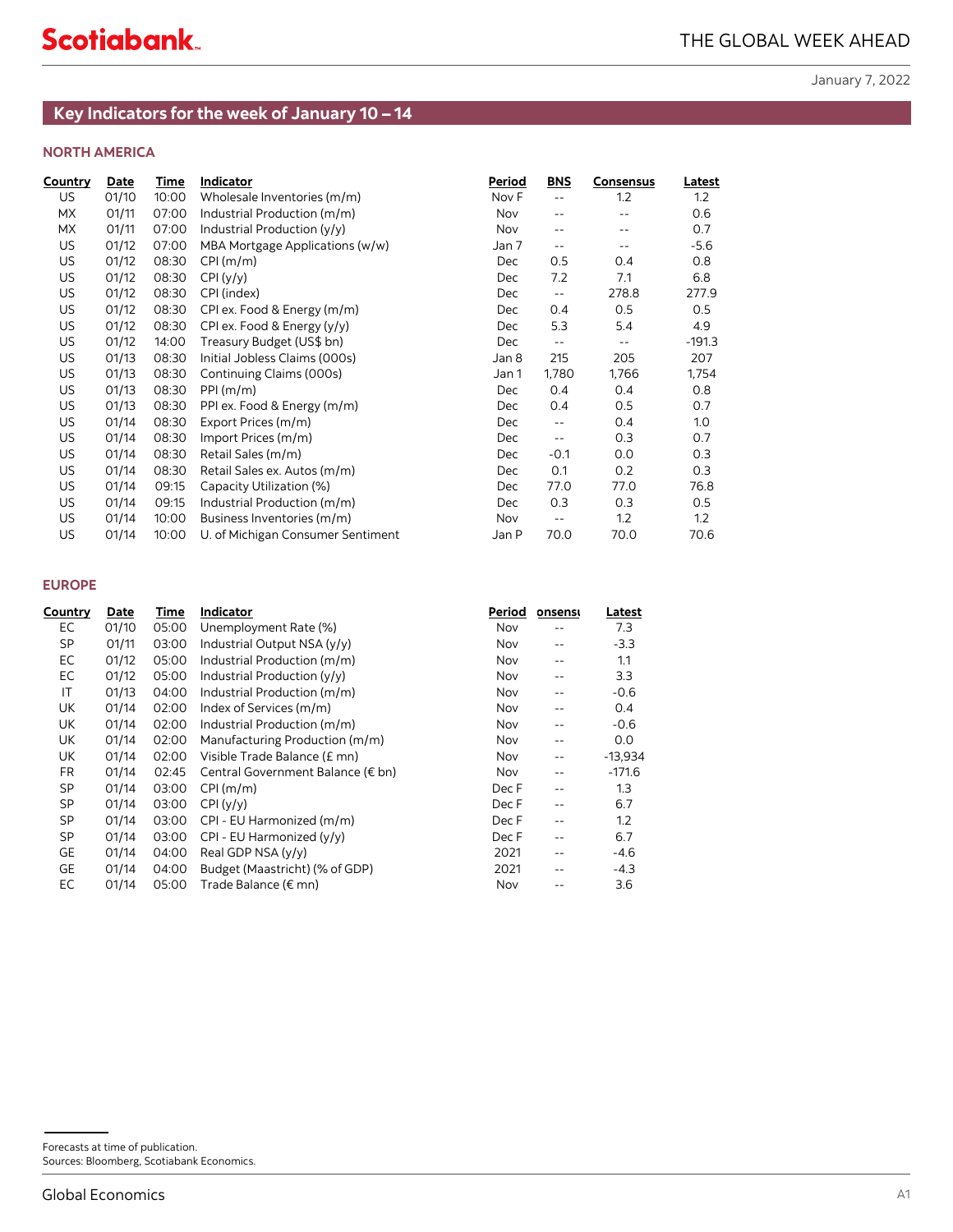# **ASIA-PACIFIC**

|                                   |                |                | Key Indicators for the week of January 10 - 14             |               |                                 |                         |               |
|-----------------------------------|----------------|----------------|------------------------------------------------------------|---------------|---------------------------------|-------------------------|---------------|
| <b>ASIA-PACIFIC</b>               |                |                |                                                            |               |                                 |                         |               |
| Country                           | <b>Date</b>    | Time           | Indicator                                                  | Period        | <b>BNS</b>                      | <b>Consensus</b>        | <b>Latest</b> |
| CН                                | 01/08          | 20:00          | New Yuan Loans (bn)                                        | Dec           | 1300                            | 1250.0                  | 1273.2        |
| AU                                | 01/09          | 19:30          | Building Approvals (m/m)                                   | Nov           | $\overline{\phantom{a}}$        | 3.0                     | $-12.9$       |
| MA                                | 01/09          | 23:00          | Industrial Production (y/y)                                | Nov           | $\overline{\phantom{m}}$ .      | 11.5                    | 5.5           |
| AU                                | 01/10          | 00:30          | Foreign Reserves (AUD bn)                                  | Dec           | $\overline{\phantom{a}}$        | $\sim$ $\sim$           | 80.8          |
| SK                                | 01/10          | 18:00          | Current Account (US\$ mn)                                  | Nov           | $\overline{\phantom{m}}$ .      | $\sim$ $\sim$           | 6945.5        |
| AU                                | 01/10          | 19:30          | Retail Sales (m/m)                                         | Nov           | $\overline{\phantom{m}}$ .      | 3.8                     | 4.9           |
| AU                                | 01/10          | 19:30          | Trade Balance (AUD mn)                                     | Nov           | $\overline{\phantom{m}}$        | 10,700                  | 11,220        |
| PH                                | 01/10          | 20:00          | Exports (y/y)                                              | Nov           | $\overline{\phantom{m}}$ .      | 5.2                     | 6.4           |
| PH                                | 01/10          | 20:00          | Imports (y/y)                                              | Nov           | $\overline{\phantom{a}}$        | 27.8                    | 24.9          |
| PH                                | 01/10          | 20:00          | Trade Balance (US\$ mn)                                    | Nov           | $\overline{\phantom{m}}$        | $-4,042$                | $-4,017$      |
| ID                                | 01/10          |                | Consumer Confidence Index                                  | Dec           | $\overline{\phantom{a}}$        | $\sim$ $\sim$           | 118.5         |
| ${\sf JN}$                        | 01/11          | 00:00          | Coincident Index CI                                        | Nov P         | $\overline{\phantom{a}}$        | 93.5                    | 89.8          |
| <b>JN</b>                         | 01/11          |                | 00:00 Leading Index CI                                     | Nov P         | $\overline{\phantom{a}}$        | 102.8                   | 101.5         |
| SK                                | 01/11          | 18:00          | Unemployment Rate (%)                                      | Dec           | $\overline{\phantom{m}}$ .      | 3.2                     | 3.1           |
| <b>JN</b>                         | 01/11          | 18:50          | Bank Lending (y/y)                                         | Dec           | $\overline{\phantom{m}}$        | $\sim$ $\sim$           | 0.6           |
| <b>JN</b>                         | 01/11          | 18:50          | Current Account (¥ bn)<br>Trade Balance - BOP Basis (¥ bn) | Nov           | $\overline{\phantom{a}}$        | 586.3                   | 1180.1        |
| <b>JN</b><br><b>CH</b>            | 01/11<br>01/11 | 18:50<br>20:30 |                                                            | Nov           | $\overline{\phantom{a}}$<br>2.3 | $-650.0$<br>1.7         | 166.7<br>2.3  |
| <b>CH</b>                         | 01/11          | 20:30          | CPI(y/y)<br>PPI(y/y)                                       | Dec<br>Dec    | $\mathbb{L}^2$                  | 11.3                    | 12.9          |
| IN                                | 01/12          | 07:00          | CPI(y/y)                                                   | Dec           | 5.60                            | 5.80                    | 4.91          |
| IN                                | 01/12          | 07:00          | Industrial Production (y/y)                                | Nov           | $\overline{\phantom{a}}$        | 2.90                    | 3.20          |
| <b>JN</b>                         | 01/12          | 18:50          | Japan Money Stock M2 (y/y)                                 | Dec           | $\overline{\phantom{a}}$        | 3.9                     | $4.0\,$       |
| <b>JN</b>                         | 01/12          | 18:50          | Japan Money Stock M3 (y/y)                                 | Dec           | $\overline{\phantom{a}}$        | 3.5                     | 3.6           |
| <b>CH</b>                         | 01/13          | 20:00          | Exports (y/y)                                              | Dec           | $\overline{\phantom{a}}$ .      | 20.0                    | 22.0          |
| <b>CH</b>                         | 01/13          | 20:00          | Imports (y/y)                                              | Dec           | $\overline{\phantom{a}}$        | 28.0                    | 31.7          |
| <b>CH</b>                         | 01/13          | 20:00          | Trade Balance (USD bn)                                     | Dec           | $\overline{\phantom{m}}$        | 73.4                    | 71.7          |
| <b>JN</b>                         | 01/13          | 01:00          | Machine Tool Orders (y/y)                                  | Dec P         | $\overline{\phantom{a}}$        | $\mathbb{L} \mathbb{L}$ | 64.0          |
| IN                                | 01/14          | 06:30          | Exports (y/y)                                              | Dec           | $\overline{\phantom{m}}$ .      | $\sim$ $\sim$           | 27.2          |
| IN                                | 01/14          | 06:30          | Imports (y/y)                                              | Dec           | $\overline{\phantom{a}}$        | $\sim$ $\sim$           | 56.6          |
| IN                                | 01/14          | 07:00          | Monthly Wholesale Prices (y/y)                             | Dec           | $\overline{\phantom{a}}$        | 13.5                    | 14.2          |
| SK                                | 01/14          |                | BoK Base Rate (%)                                          | <b>Jan 14</b> | 1.25                            | 1.25                    | 1.00          |
|                                   |                |                |                                                            |               |                                 |                         |               |
| <b>LATIN AMERICA</b>              |                |                |                                                            |               |                                 |                         |               |
| <b>Country</b>                    | <b>Date</b>    | <u>Time</u>    | Indicator                                                  | <b>Period</b> | <b>BNS</b>                      | <b>Consensus</b>        | <b>Latest</b> |
| BZ                                | 01/11          | 07:00          | IBGE Inflation IPCA (m/m)                                  | Dec           | $\overline{\phantom{a}}$        | $- -$                   | 1.0           |
| BZ                                | 01/11          | 07:00          | IBGE Inflation IPCA (y/y)                                  | Dec           | $\overline{\phantom{m}}$ .      | $\sim$ $\sim$           | 10.7          |
| ΒZ                                | 01/14          |                | 07:00 Retail Sales (m/m)                                   | Nov           | $\overline{\phantom{a}}$        |                         | $-0.1$        |
| ΒZ                                | 01/14          |                | 07:00 Retail Sales (y/y)                                   | Oct           |                                 |                         | $-7.1$        |
|                                   |                |                |                                                            |               |                                 |                         |               |
|                                   |                |                |                                                            |               |                                 |                         |               |
|                                   |                |                |                                                            |               |                                 |                         |               |
|                                   |                |                |                                                            |               |                                 |                         |               |
|                                   |                |                |                                                            |               |                                 |                         |               |
|                                   |                |                |                                                            |               |                                 |                         |               |
|                                   |                |                |                                                            |               |                                 |                         |               |
|                                   |                |                |                                                            |               |                                 |                         |               |
|                                   |                |                |                                                            |               |                                 |                         |               |
|                                   |                |                |                                                            |               |                                 |                         |               |
|                                   |                |                |                                                            |               |                                 |                         |               |
|                                   |                |                |                                                            |               |                                 |                         |               |
|                                   |                |                |                                                            |               |                                 |                         |               |
|                                   |                |                |                                                            |               |                                 |                         |               |
|                                   |                |                |                                                            |               |                                 |                         |               |
|                                   |                |                |                                                            |               |                                 |                         |               |
|                                   |                |                |                                                            |               |                                 |                         |               |
|                                   |                |                |                                                            |               |                                 |                         |               |
| Forecasts at time of publication. |                |                |                                                            |               |                                 |                         |               |
|                                   |                |                | Sources: Bloomberg, Scotiabank Economics.                  |               |                                 |                         |               |
| <b>Global Economics</b>           |                |                |                                                            |               |                                 |                         |               |
|                                   |                |                |                                                            |               |                                 |                         |               |

# **LATIN AMERICA**

| Country | Date  | Time | Indicator                         | Period | <b>BNS</b>               | Consensus | Latest |
|---------|-------|------|-----------------------------------|--------|--------------------------|-----------|--------|
| BZ      | 01/11 |      | 07:00 IBGE Inflation IPCA (m/m)   | Dec    | $\overline{\phantom{a}}$ | $- -$     | 1.0    |
| BZ      | 01/11 |      | 07:00 IBGE Inflation IPCA $(y/y)$ | Dec    | $-$                      | $- -$     | 10.7   |
| BZ      | 01/14 |      | 07:00 Retail Sales (m/m)          | Nov    | $- -$                    | $- -$     | $-0.1$ |
| ΒZ      | 01/14 |      | 07:00 Retail Sales (y/y)          | Oct    | $- -$                    | $- -$     | $-7.1$ |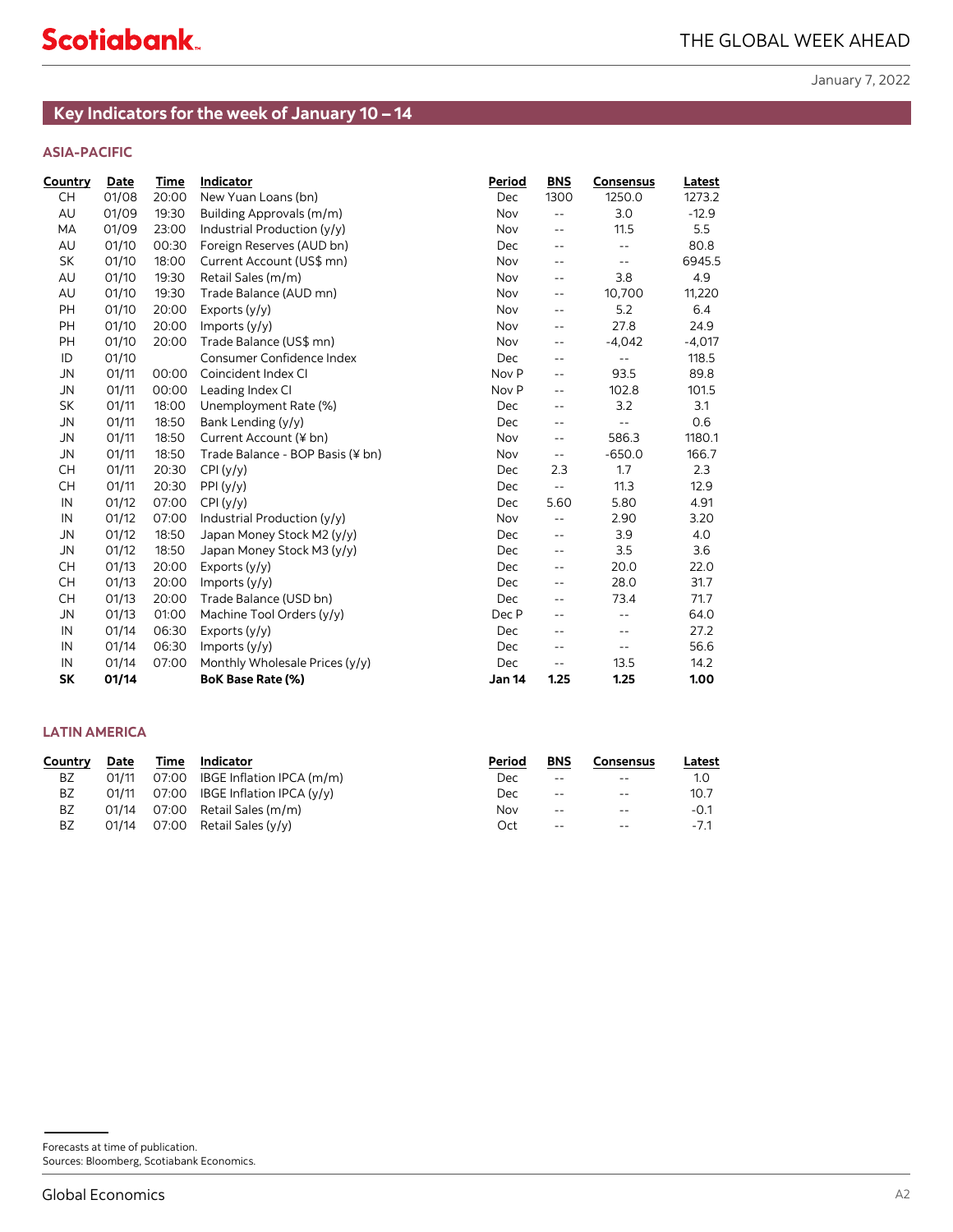# <span id="page-6-0"></span>**Global Auctions for the week of January 10 – 14**

| <b>Country Date Time Event</b> |  |                                                  |
|--------------------------------|--|--------------------------------------------------|
| US-                            |  | 01/11  13:00  U.S. To Sell 3-Year Notes          |
| US.                            |  | 01/12 13:00 U.S. To Sell 10-Year Notes Reopening |
| US.                            |  | 01/13 13:00 U.S. To Sell 30-Year Bonds Reopening |

## **EUROPE**

| <b>NORTH AMERICA</b>                                                          |                |                                                                                                                                                                                                                                                                      |    |
|-------------------------------------------------------------------------------|----------------|----------------------------------------------------------------------------------------------------------------------------------------------------------------------------------------------------------------------------------------------------------------------|----|
| <b>Country Date</b><br>US<br>US<br>US.                                        | 01/11<br>01/13 | Time Event<br>13:00 U.S. To Sell 3-Year Notes<br>01/12 13:00 U.S. To Sell 10-Year Notes Reopening<br>13:00 U.S. To Sell 30-Year Bonds Reopening                                                                                                                      |    |
| <b>EUROPE</b>                                                                 |                |                                                                                                                                                                                                                                                                      |    |
| <b>Country Date</b><br><b>NE</b><br>${\sf AS}$<br><b>NO</b><br>SZ<br>GE<br>IT | 01/11          | Time Event<br>04:00 Netherlands to Sell New 2026 Bonds<br>01/11 05:15 Austria to Sell Bonds<br>01/12 05:00 Norway to Sell Bonds<br>01/12 05:15 Switzerland to Sell Bonds<br>01/12 05:30 Germany to Sell EUR 1.5 Bln of 2052 Bonds<br>01/13 05:00 Italy to Sell Bonds |    |
| <b>ASIA-PACIFIC</b>                                                           |                |                                                                                                                                                                                                                                                                      |    |
| <b>Country Date</b><br>JN<br>JN                                               | 01/11          | Time Event<br>22:35 Japan to Sell 5-Year Bonds<br>01/13 22:35 Japan to Sell 20-Year Bonds                                                                                                                                                                            |    |
|                                                                               |                |                                                                                                                                                                                                                                                                      |    |
|                                                                               |                |                                                                                                                                                                                                                                                                      |    |
|                                                                               |                | Sources: Bloomberg, Scotiabank Economics.                                                                                                                                                                                                                            |    |
| <b>Global Economics</b>                                                       |                |                                                                                                                                                                                                                                                                      | A3 |

## **ASIA-PACIFIC**

| <b>Country Date Time Event</b> |  |                                           |
|--------------------------------|--|-------------------------------------------|
|                                |  | JN 01/11 22:35 Japan to Sell 5-Year Bonds |
| JN                             |  | 01/13 22:35 Japan to Sell 20-Year Bonds   |

# **LATIN AMERICA**

Sources: Bloomberg, Scotiabank Economics.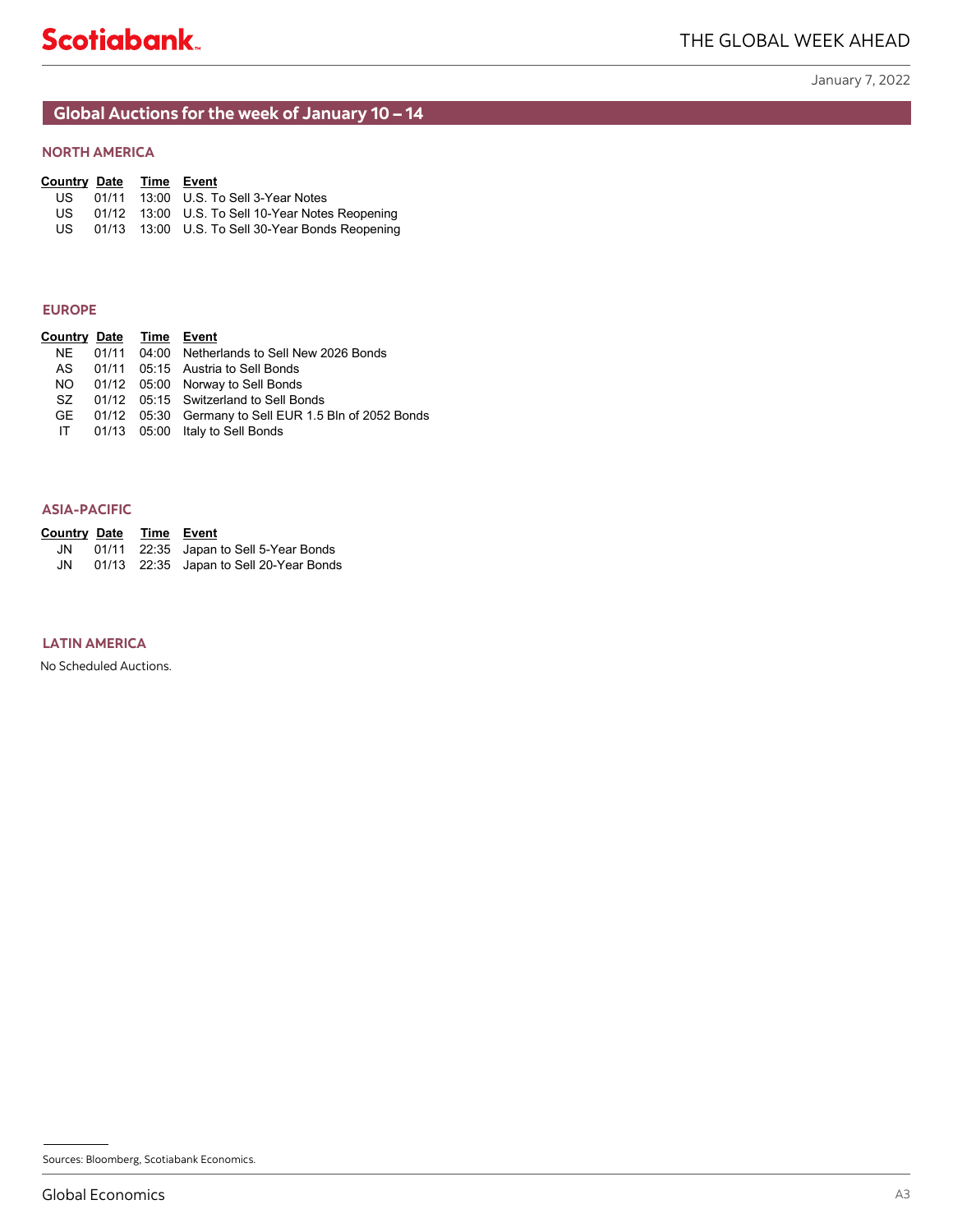# <span id="page-7-0"></span>**Events for the week of January 10 – 14**

# **NORTH AMERICA**

| Country | Date  | Time | Event                                                              |
|---------|-------|------|--------------------------------------------------------------------|
| US      | 01/08 |      | 12:15 Fed's Bostic on AEA Panel on Diversity, Equity and Inclusion |
| US      | 01/10 |      | 12:00 Fed's Bostic Discusses Economic Outlook                      |
| US      | 01/11 |      | 09:12 Fed's Mester speaks on Bloomberg Television                  |
| US      | 01/11 |      | 09:30 Fed's George Discusses the Economic and Policy Outlook       |
| US      | 01/11 |      | 16:00 Fed's Bullard Discusses Economy and Monetary Policy          |
| US      | 01/12 |      | 14:00 U.S. Federal Reserve Releases Beige Book                     |
| US      | 01/13 |      | 12:00 Fed's Barkin Discusses the Economic Outlook                  |
| US      | 01/13 |      | 13:00 Fed's Evans Discusses Economy and Monetary Policy            |
| US      | 01/14 |      | 11:00 Fed's Williams Speaks at Council on Foreign Relations        |

# **EUROPE**

| Country | <b>Date</b> | Time | Event                                                 |
|---------|-------------|------|-------------------------------------------------------|
| EC.     | 01/08       |      | 09:00 ECB's Schnabel at American Economic Association |
| UK.     | 01/08       |      | 10:00 BOE's Catherine Mann speaks on panel on Covid   |
| UK.     | 01/08       |      | 12:15 BOE's Catherine Mann speaks on world economy    |
| SW      | 01/14       |      | 07:10 Ingves speech                                   |

| <b>ASIA-PACIFIC</b>                       |                      |                                   |    |
|-------------------------------------------|----------------------|-----------------------------------|----|
| Country<br>SK                             | <b>Date</b><br>01/14 | Time Event<br>BoK 7-Day Repo Rate |    |
|                                           |                      |                                   |    |
| <b>LATIN AMERICA</b>                      |                      |                                   |    |
| No Scheduled Events.                      |                      |                                   |    |
|                                           |                      |                                   |    |
|                                           |                      |                                   |    |
|                                           |                      |                                   |    |
|                                           |                      |                                   |    |
|                                           |                      |                                   |    |
|                                           |                      |                                   |    |
|                                           |                      |                                   |    |
|                                           |                      |                                   |    |
|                                           |                      |                                   |    |
|                                           |                      |                                   |    |
|                                           |                      |                                   |    |
|                                           |                      |                                   |    |
| Sources: Bloomberg, Scotiabank Economics. |                      |                                   |    |
| <b>Global Economics</b>                   |                      |                                   | A4 |

# **LATIN AMERICA**

Sources: Bloomberg, Scotiabank Economics.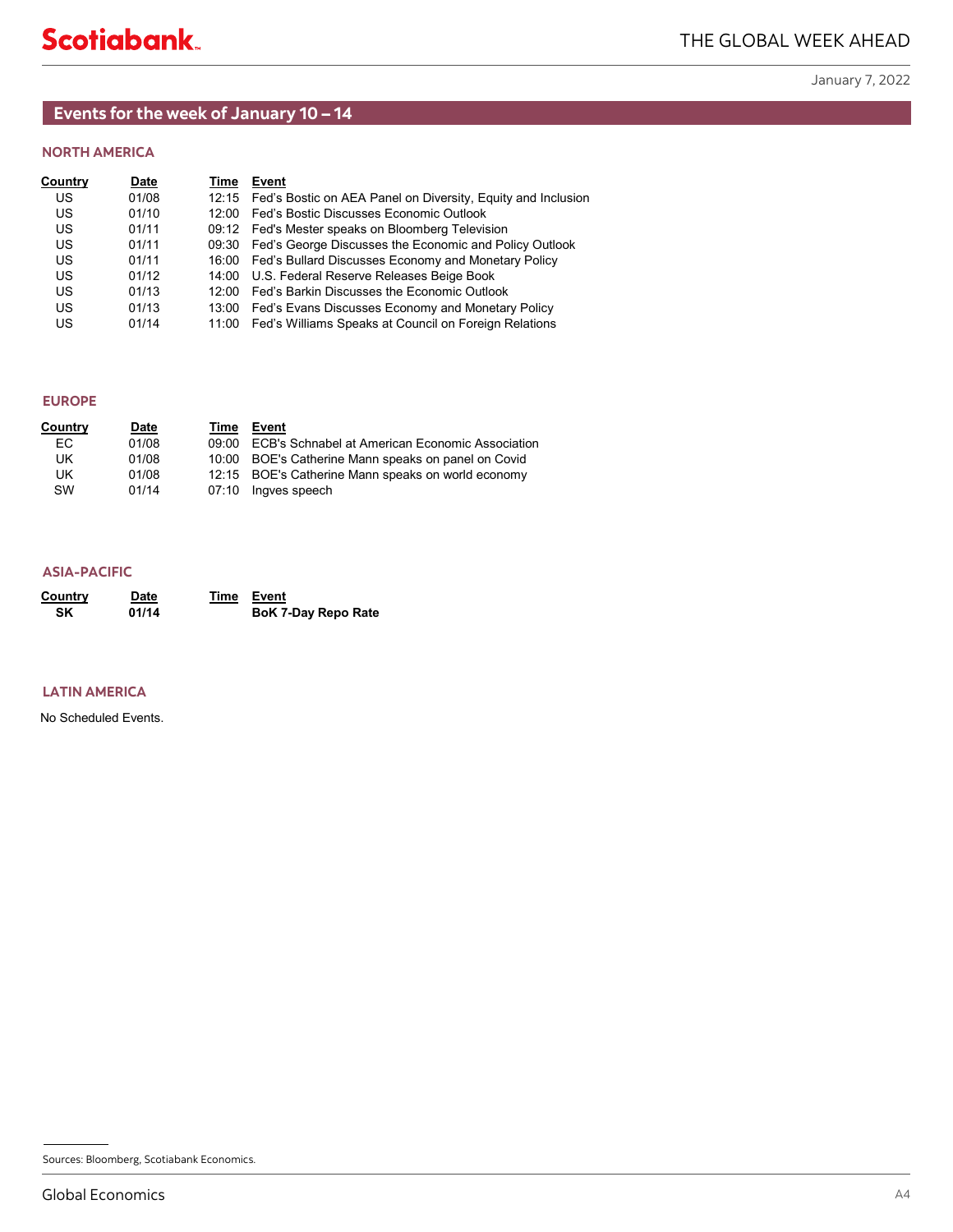# <span id="page-8-0"></span>**Global Central Bank Watch**

# **NORTH AMERICA**

| Rate<br>Bank of Canada - Overnight Target Rate | <b>Current Rate</b><br>0.25 | Next Meeting<br>January 26, 2022 | <b>Scotia's Forecasts</b><br>0.25 | <b>Consensus Forecasts</b><br>0.25 |
|------------------------------------------------|-----------------------------|----------------------------------|-----------------------------------|------------------------------------|
| Federal Reserve - Federal Funds Target Rate    | 0.25                        | January 26, 2022                 | 0.25                              | 0.25                               |
| Banco de México – Overnight Rate               | 5.50                        | February 10, 2022                | 5.75                              | 5.75                               |

# **EUROPE**

| Rate                                                   | <b>Current Rate</b> | <b>Next Meeting</b> | <b>Scotia's Forecasts</b> | <b>Consensus Forecasts</b> |
|--------------------------------------------------------|---------------------|---------------------|---------------------------|----------------------------|
| European Central Bank - Refinancing Rate               | 0.00                | February 3, 2022    | 0.00                      | 0.00                       |
| European Central Bank - Marginal Lending Facility Rate | 0.25                | February 3, 2022    | 0.25                      | 0.25                       |
| European Central Bank - Deposit Facility Rate          | $-0.50$             | February 3, 2022    | $-0.50$                   | $-0.50$                    |
| Bank of England - Bank Rate                            | 0.25                | February 3, 2022    | 0.25                      | 0.25                       |
| Swiss National Bank - Libor Target Rate                | $-0.75$             | March 24, 2022      | $-0.75$                   | $-0.75$                    |
| Central Bank of Russia - One-Week Auction Rate         | 8.50                | February 11, 2022   | 8.50                      | 8.50                       |
| Sweden Riksbank - Repo Rate                            | 0.00                | February 10, 2022   | 0.00                      | 0.00                       |
| Norges Bank - Deposit Rate                             | 0.50                | January 20, 2022    | 0.50                      | 0.50                       |
| Central Bank of Turkey - Benchmark Repo Rate           | 14.00               | January 20, 2022    | 14.00                     | 14.00                      |

# **ASIA PACIFIC**

| Rate                                                   | <b>Current Rate</b> | <b>Next Meeting</b> | <b>Scotia's Forecasts</b> | <b>Consensus Forecasts</b> |
|--------------------------------------------------------|---------------------|---------------------|---------------------------|----------------------------|
| Bank of Japan - Policy Rate                            | $-0.10$             | January 18, 2022    | $-0.10$                   | 0.00                       |
| Reserve Bank of Australia - Cash Target Rate           | 0.10                | January 31, 2022    | 0.10                      | 0.10                       |
| Reserve Bank of New Zealand - Cash Rate                | 0.75                | February 22, 2022   | 1.00                      | 1.00                       |
| People's Bank of China - 1-Year Loan Prime Rate        | 3.80                | January 19, 2022    | 3.80                      | 3.80                       |
| Reserve Bank of India - Repo Rate                      | 4.00                | February 8, 2022    | 4.00                      | 4.00                       |
| Bank of Korea - Bank Rate                              | 1.00                | January 14, 2022    | 1.25                      | 1.25                       |
| Bank of Thailand - Repo Rate                           | 0.50                | February 9, 2022    | 0.50                      | 0.50                       |
| Bank Negara Malaysia - Overnight Policy Rate           | 1.75                | January 20, 2022    | 1.75                      | 1.75                       |
| Bank Indonesia - 7-Day Reverse Repo Rate               | 3.50                | January 20, 2022    | 3.50                      | 3.50                       |
| Central Bank of Philippines - Overnight Borrowing Rate | 2.00                | February 17, 2022   | 2.00                      | 2.00                       |

**Bank of Korea (BoK):** South Korean monetary authorities will be making a policy decision on January 14, and we are expecting a 25bps hike to 1.25% on the back of accelerating core inflation and the US FED's approaching rate liftoff. South Korea's headline inflation has exceeded 3% y/y for three consecutive months, with consumer prices rising 3.7% y/y in December, well above the BoK's target of 2%. Meanwhile, core inflation accelerated to 2.7% y/y in December, with further price pressures expected over the coming months.

# **LATIN AMERICA**

| Rate<br>Banco Central do Brasil - Selic Rate                                                | <b>Current Rate</b><br>9.25 | <b>Next Meeting</b><br>February 2, 2022 | <b>Scotia's Forecasts</b><br>10.75 | <b>Consensus Forecasts</b><br>10.75 |
|---------------------------------------------------------------------------------------------|-----------------------------|-----------------------------------------|------------------------------------|-------------------------------------|
| Banco Central de Chile - Overnight Rate<br>Banco de la República de Colombia – Lending Rate | 4.00<br>3.00                | January 26, 2022<br>January 28, 2022    | 5.00<br>3.75                       | 5.25<br>3.75                        |
| Banco Central de Reserva del Perú – Reference Rate                                          | 3.00                        | February 10, 2022                       | 3.25                               | 3.25                                |
| <b>AFRICA</b>                                                                               |                             |                                         |                                    |                                     |
| Rate                                                                                        | <b>Current Rate</b>         | <b>Next Meeting</b>                     | <b>Scotia's Forecasts</b>          | <b>Consensus Forecasts</b>          |
| South African Reserve Bank - Repo Rate                                                      | 3.75                        | January 27, 2022                        | 4.00                               | 4.00                                |

A5Forecasts at time of publication. Sources: Bloomberg, Scotiabank Economics.